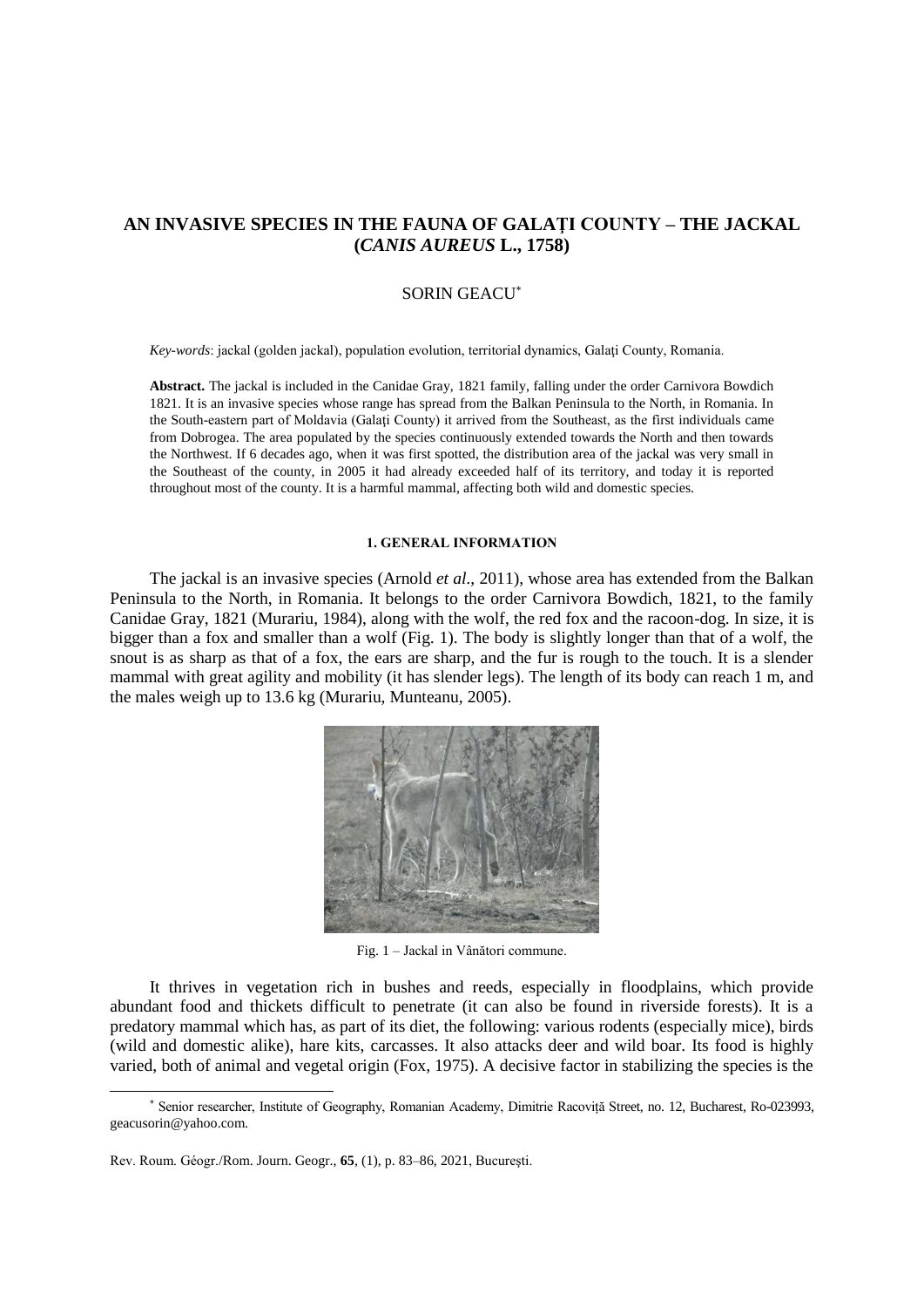abundance of food. The jackal is active in the evening and at night. When searching for food, the jackal is very bold.

As a north tropical-anatolian-balkan zoological element (Bunescu, 1961), this particular mammal entered Romania by migrating from the Balkan Peninsula, and was first reported in Dolj County by Prof. R. Călinescu (1930).

By migrating from the South, from Bulgaria, the jackal was afterwards spotted in Dobrogea, in the Nisipari area, in Constanţa County and in the Jijila area, in Tulcea County (Bunescu, 1961). Between 1970–1989, it became a permanent species in the entire region. In the South it was even hunted between 1972 and 1974. The stable existence and the reproduction of the jackal in Dobrogea, in the 7<sup>th</sup> and 8<sup>th</sup> decades of the past century was "*a real and undisputed fact*" (Almășan, 1995, p. 18). The settling of this mammal in Dobrogea was also the result of the disappearance of the wolf, which is its main predator. Thus, the jackal occupied the latter's ecological niche.

In 1995, the jackal could be found in Romania on a permanent basis only in Dobrogea and the Danube Valley.

### **2. THE ARRIVAL AND EXPANSION OF THE SPECIES IN GALAŢI COUNTY**

Initially, the jackal appeared as an "accidental immigrant" in the fauna of South-eastern Moldova. Bunescu, in 1961, mentions for the first time the existence of the species in the county fauna, in the area of "La forturi", on the territory of Tuluceşti commune, after which it was not seen any further. In 1984 a jackal was shot near Galaţi Town.

Subsequently, the jackal reappears in 1990/1991 in the Prut valley. We rely on the fact that Almășan (1995) mentioned that on February 24<sup>th</sup>, 1991, 2 jackals were shot in the Dobrina-Huși area (Vaslui County), as the mammal was migrating from South to North, along the Prut valley, crossing thus the latter's sector in Galaţi County.

The "origin" of the jackals was Dobrogea, a neighbouring territory of the county, as well as the only one where the species existed at that time (on the Prut-Nistru interfluve, Munteanu and Lozanu – 2004 – do not mention it). Initially, the jackals crossed from Dobrogea to Moldavia, over the frozen Danube.

The first official records of jackal packs date from 2000. We believe that, between 1991–1999, the species existed in the county, all the while being "ignored", but the number of individuals was not significant. Following the increase of the species population in Dobrogea (data provided by Angelescu in 2002 indicated 561 individuals), through migration, part of it expanded its area in favourable habitats northwest of the Danube, primarily in the Prut valley, but also in the valley of the Siret River.

18 specimens were reported in 2000, all in the area of the Prut-Danube confluence. Since 2001, the jackal has also entered the Siret valley (in the Şendreni area), and in February 2004 the species had already been observed on the territory of Nămoloasa commune, near the Neagra forest. Later, from the Prut floodplain, the jackals also entered the Chineja valley, and from the Siret valley they migrate along the Bârlad river. The first jackals were shot in the Covurlui Hills on the territories of Bălăşeşti (in the autumn of 2003 on Hraina hill) and Drăguşeni (February 2005 in the Jerdia area) communes.

The increase of over 5.5 times of the population leads to the species fully occupying, in 2005, the Prut, Danube, Siret and Chineja valleys, as well as the valley of the Bârlad river, up to the Tecuci-Negrileşti area. Thus, starting 2005, this mammal was recorded in all the relief units of the county. After 2009, the species became quite constant in the Ghidigeni area, while since 2011 it is observed annually in the middle of the Covurlui Hills (at Adam), and since the beginning of 2019 it also appears in the forest areas east of Barcea commune.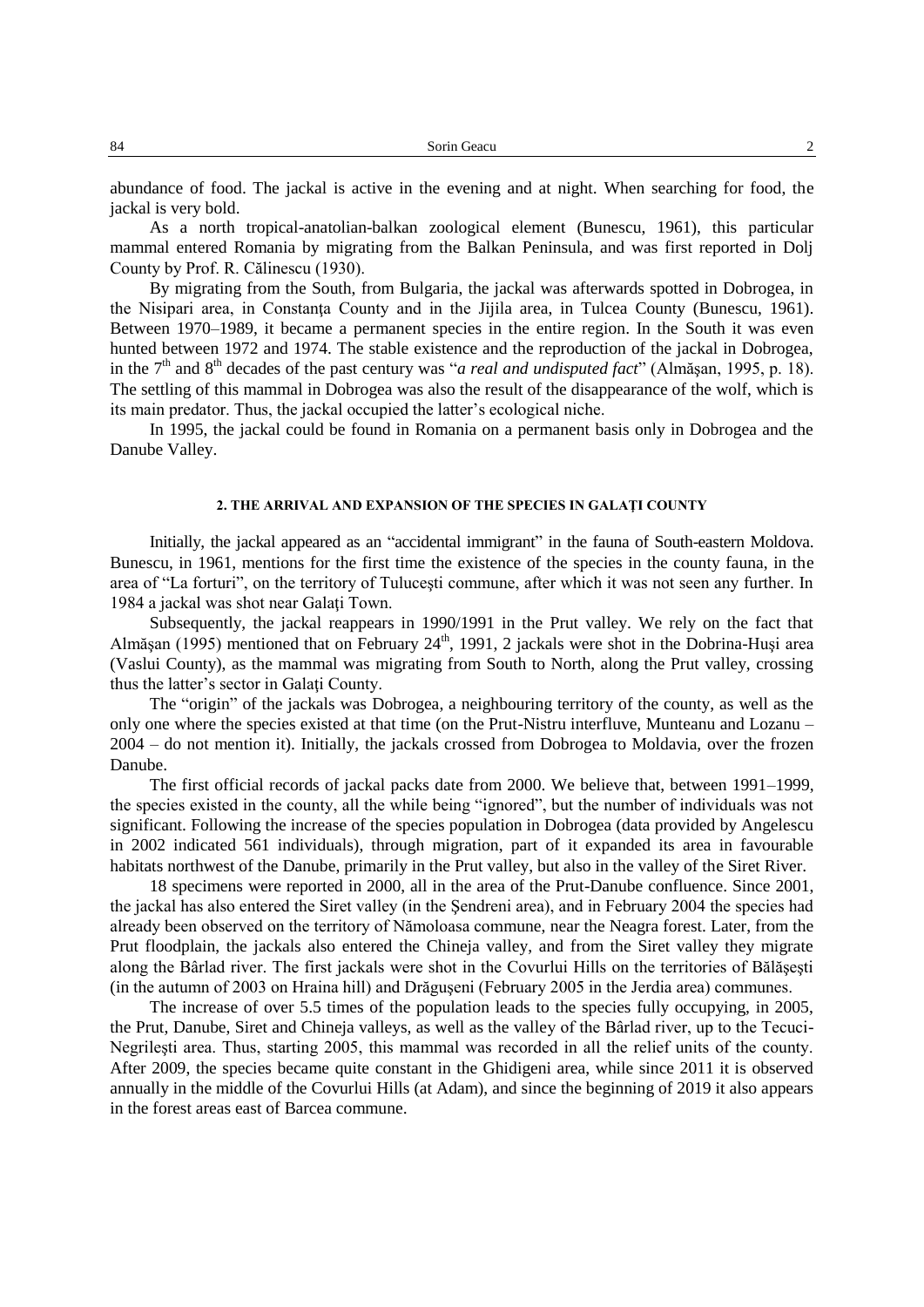#### **3. POPULATION DYNAMICS**

According to official statistics (Table 1), starting from the 18 specimens reported in 2000, the population reached 280 in the year 2019 (an increase of over 15 times!). Field observations indicated that the number of jackals was higher.

|  | The number of jackals detected in the county for the period 2000–2019 (individuals) |  |  |  |  |
|--|-------------------------------------------------------------------------------------|--|--|--|--|
|--|-------------------------------------------------------------------------------------|--|--|--|--|

| $\mathbf{r}$<br><b>Years</b> | 2000     | 2001        | 2005            | 2006 | 2007 | 2008           | 2010 | 2012          | 2014 | 2015 | 2016     | 2017 | 2018                 | $201$ c |
|------------------------------|----------|-------------|-----------------|------|------|----------------|------|---------------|------|------|----------|------|----------------------|---------|
| $\cdots$<br>-Indiv           | 10<br>10 | $\sim$<br>∸ | $\bigcap$<br>∸∸ | 42   | -    | 4 <sub>4</sub> | r    | -<br>4<br>r., | 46   | 68   | າາດ<br>∼ |      | $\sim$ $\sim$<br>104 | 280     |

The shift in numbers is due to the variations of feeding opportunities. If these opportunities decrease, the species migrates to other areas with more diverse food sources (it even enters forests), especially since the breeding rate is quite high. There are places (for example the Siret valley between Braniştea and Piscu communes) where there are packs of up to 13–15 individuals.

The area of the species expanded from 62,000 ha in 2001 (13.9% of the county area), to 243,000 ha in 2005 (54.4% of the county area), covering today almost the entire county (without being a stable population anywhere).

In Galaţi County, the expansion of this mammal is also a consequence of the disappearance of wolves from ecosystems. However, where the wolf made its presence known, the jackal disappeared, which is a situation recently reported in the Băneasa area.

In some places (Gefu, Suceveni, Oancea, Viile areas) jackals caused damage to some sheepfolds by hunting lambs, kids or younger sheep. A case was registered in 2014, in the county, where 56 domestic goats were killed in one night. In March 2020, an adult roe deer was eaten by jackals in the Căzăneşti forest area, not far from Târgu Bujor Town. The jackals also ate hare kits (for example in the Covurlui Plain), or roebuck fawns (in the Covurlui Hills). In the Siret valley, they also attacked wild boar sows and their piglets, which the jackals surround and circle until they catch their young. In the spring of 2020, they reached the very edge of some villages (for example Piscu). In the South of the Covurlui Plain, at the beginning of the summer of 2020, there were cases of jackals that attacked adult does.

At the same time, jackals ate the carcasses of wild boars that had died of swine fever.

## **4. SPECIES CONTROL**

Between 2001 and 2019, 639 specimens were gathered after being shot (Table 2), of which the majority were those from valley and floodplain areas (Table 3).

#### *Table 2*

The results of jackal shootings in the county between 2001 and 2019 (individuals)

| .,<br>Years | <b>2001</b> | 2003 | 2004 | 2005 | 2006 | 2007 | 2008 | 2013 | 201 <sub>6</sub><br>14، | 2015 | 2016 | 2017     | 2018 | 2019   |
|-------------|-------------|------|------|------|------|------|------|------|-------------------------|------|------|----------|------|--------|
| Indiv       |             |      |      |      | 40   | --   | . .  |      |                         | 1 U  |      | <u>_</u> | 70   | $\sim$ |

#### *Table 3*

The number of jackals hunted in certain years, divided by physical-geographical units (individuals)

| <b>Units / Years</b>   | 2001 | 2005 | 2006 | 2013 | 2019 |
|------------------------|------|------|------|------|------|
| Dunăre-Prut floodplain |      |      | 15   |      | 63   |
| Siret floodplain       |      |      | 10   |      | 30   |
| Covurlui Plain         |      |      |      |      | 20   |
| Covurlui Hills         |      |      |      |      | 67   |
| Tecuci Plain           |      |      |      |      | 61   |
| Tutova Hills           |      |      |      |      | 31   |
| Total                  |      |      |      |      |      |